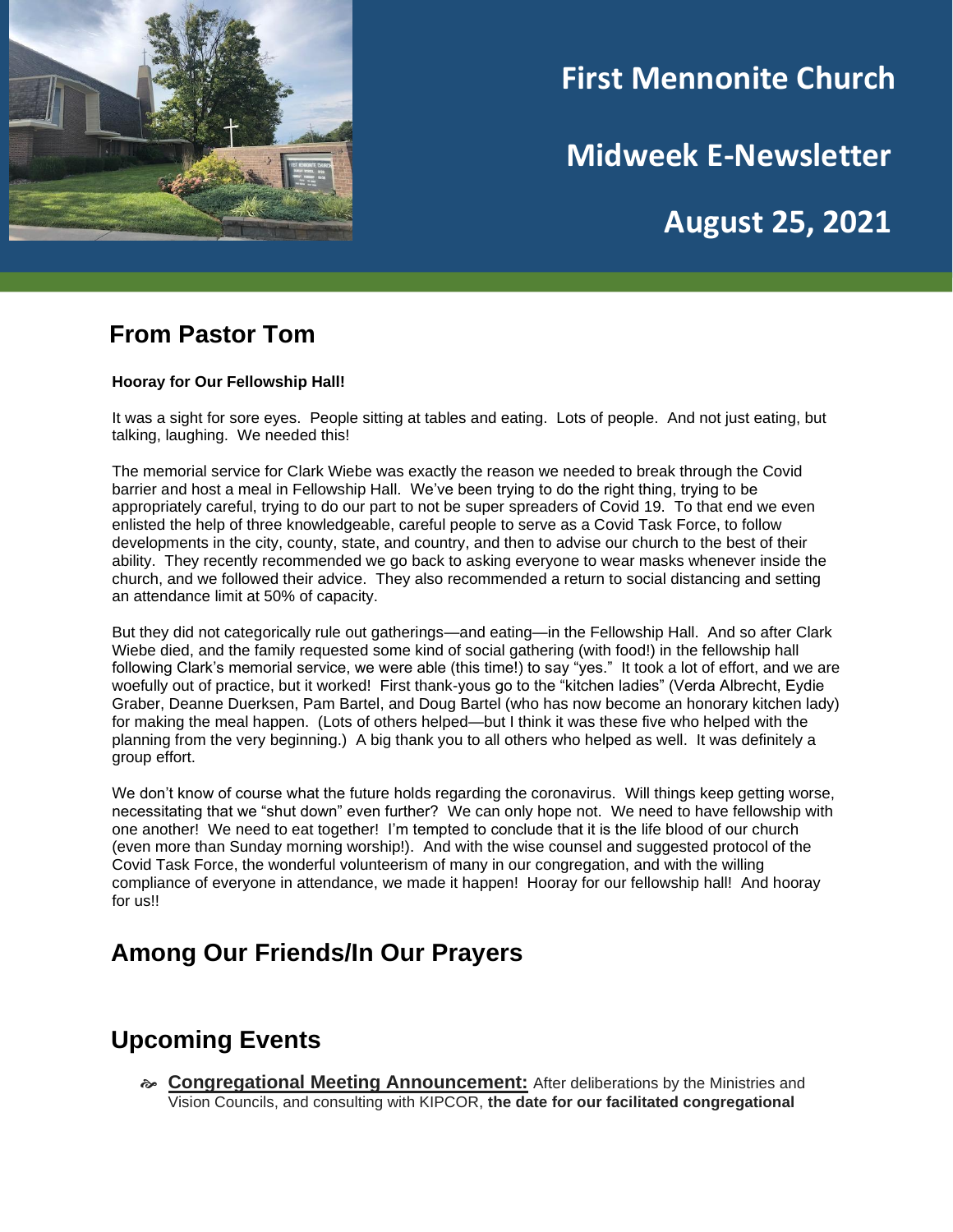**meeting has been set for Wednesday, September 8**. All FMC members and those who attend regularly are welcome and encouraged to attend. More information about the structure and process of the meeting will be forthcoming. Currently we are planning a pizza meal to begin at 6 p.m. that evening in the fellowship hall, with seating also on the patio (weather permitting). We want to make childcare available for anyone who needs it. If that is you, please communicate this to Kara at the church office or someone on Ministries Council so that this can be arranged. If you have any questions about the meeting, you may contact Doug Miller or Nadine Friesen. -Doug Miller, FMC Moderator

- **The Kansas Mennonite Relief Sale Annual Meeting** will be Thursday, August 26, 6 p.m. at First Mennonite Church, McPherson. The cost of the meal is \$20.00. Please RSVP to Barb BJ Reeves at [bj.reeves@live.com](mailto:bj.reeves@live.com) or 620-543-6863 by August 22. We will be checking with health information sources regarding group meetings closer to the date for everyone's protection. The funds will go to the McPherson Housing Coalition for the construction of Oak Harbor Cottages for low income/homeless families.
- **Please join us for the final summer concert of the Tabor College Music on the Plaza series Friday, August 27 from 6:30-8:30 p.m. The Tom and Lois Harder Folk Duo** will perform a bit of folk, a bit of gospel and a nod to the '60s! Bring your lawn chair; Starbucks will be open.
- **Offender Victim Ministries is hosting a "Just Desserts" fundraiser** Sunday, August 29 from 6-8 p.m. at Carriage Factory Art Gallery Park (126 E. 6<sup>th</sup> St.) in Newton. Join them for an evening of fellowship with the local restorative justice community, sweet treats, and live music! Tickets are required: Adults (\$20), Ages 5-17 (\$10), Under 5 (Free). Find more information and reserve your tickets at [www.offendervictimministries.org.](http://www.offendervictimministries.org/)
- **Saturday, Sept. 4** Kauffman Museum's monthly bird walk will be a special event in cooperation with the Kansas Humanities Council: a **book and poetry walk with Megan Kaminski and Molly Zahn from the University of Kansas. Start time: 9:30 a.m.** at the museum's front door. For more information, call 316-283-1612 or e-mail [kauffman@bethelks.edu.](mailto:Kauffman@bethelks.edu)
- **Sunday, Sept. 12 – KIPCOR Film Series** resumes *live*, with *The Prison Within*, **2 p.m.**, Krehbiel Auditorium in Luyken Fine Arts Center at Bethel College. Individuals incarcerated in San Quentin Prison and charged with murder take a journey of redemption through participation in a restorative justice program. Talk-back to follow. *Bethel's COVID-19 protocols require physical distancing and mask-wearing indoors regardless of vaccination status.*

### **Other Announcements**

- We live in a culture that seeks to blind our children to the reality of God's love for them. **Join other moms as we pray for our kids, their teachers and their schools** (Elementary, Middle and High School). We gather every Tuesday at 9 a.m. starting August 24 at 609 S. Main, Hillsboro. Childcare provided.
- J**oin MCC in prayer and support for those suffering in our world.** MCC has prepositioned relief materials in Haiti for immediate use. Earlier this month an additional shipment of supplies was sent to Haiti and is expected to arrive in September. MCC continues to respond to needs around the world in Ethiopia, Afghanistan, Myanmar, Congo and other crisis areas. We greatly appreciate your [monetary donations](https://can01.safelinks.protection.outlook.com/?url=https%3A%2F%2Fdonate.mcc.org%2F&data=04%7C01%7CTinaSchrag%40mcc.org%7C378b644082954e334ec408d962925a99%7C169838f761344f5b8d1ab2d131856f52%7C0%7C0%7C637649202984026077%7CUnknown%7CTWFpbGZsb3d8eyJWIjoiMC4wLjAwMDAiLCJQIjoiV2luMzIiLCJBTiI6Ik1haWwiLCJXVCI6Mn0%3D%7C1000&sdata=aPyVyQzPFXARvuqdnLIUpx1skP8CrRgi5ldXvEr48Lc%3D&reserved=0) to keep current projects going and to help with extra expenses due to recent disasters; and we could use your help in replenishing our supplies of [relief kits and hygiene kits.](https://can01.safelinks.protection.outlook.com/?url=https%3A%2F%2Fmcc.org%2Fget-involved%2Fkits&data=04%7C01%7CTinaSchrag%40mcc.org%7C378b644082954e334ec408d962925a99%7C169838f761344f5b8d1ab2d131856f52%7C0%7C0%7C637649202984026077%7CUnknown%7CTWFpbGZsb3d8eyJWIjoiMC4wLjAwMDAiLCJQIjoiV2luMzIiLCJBTiI6Ik1haWwiLCJXVCI6Mn0%3D%7C1000&sdata=CnZd6oBhAh%2BpN7uavhBoapdbFXnsQC4hl9Im4TfBXss%3D&reserved=0) Questions can be directed to 316.283.2720 or [centralstates@mcc.org.](mailto:centralstates@mcc.org)
- **COVID-19 protocols:** The FMC Covid response team is urging the following regarding the Covid virus: 1. Masks are required when we gather indoors, 2. FMC should reduce capacity in the sanctuary and fellowship hall to 50% 3. Inside dining & public restroom use is tentatively cancelled for Arts & Crafts Fair.
- **Join Jerusalem Seminar this winter!** Bethel College and Tabor College are again sponsoring a trip to Jordan, Palestine, and Israel, from December 26, 2021, to January 15, 2022. The trip will be led by Dr. Doug Miller and will include two dozen biblical sites, such as Jerusalem, Nazareth,